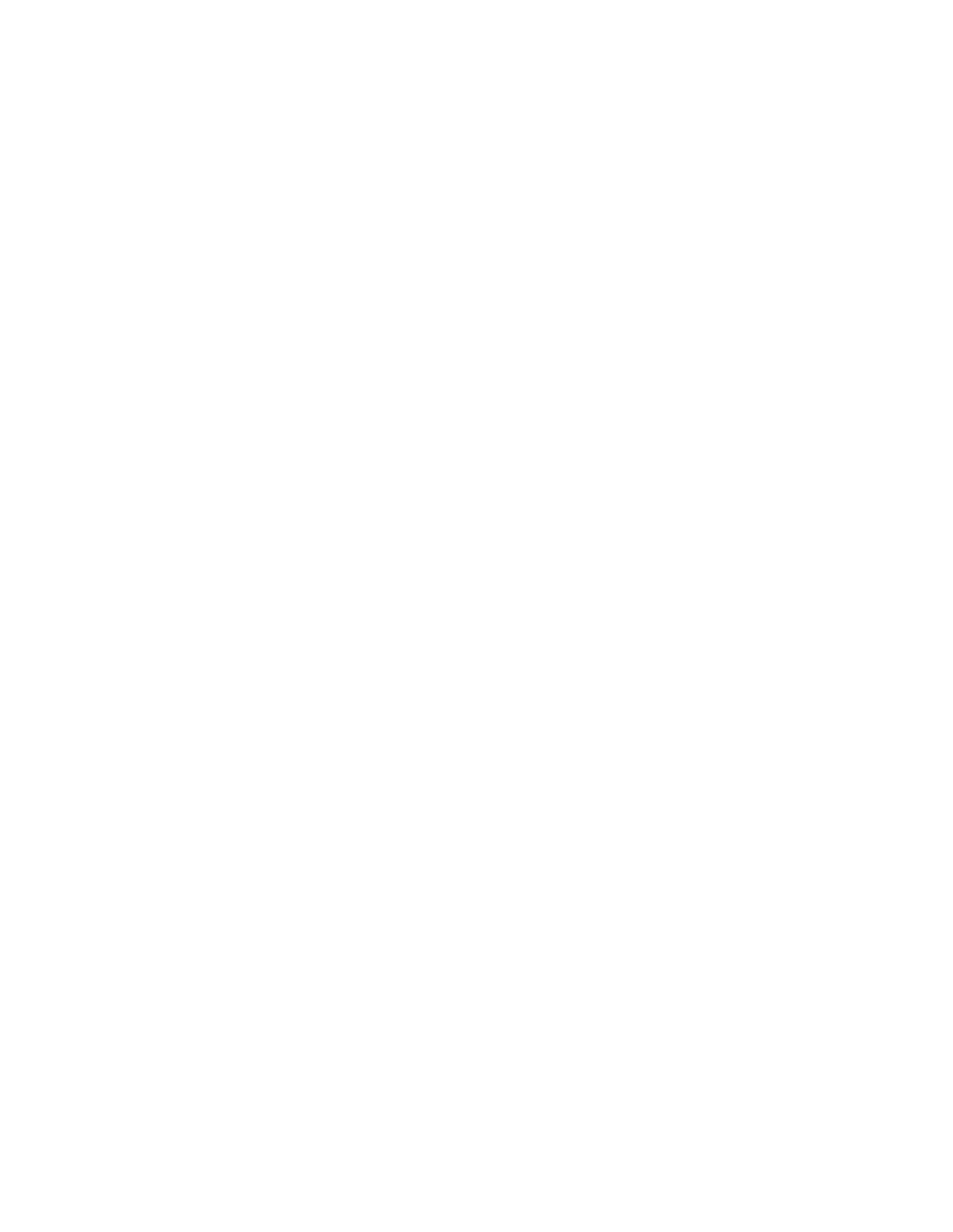### **SECTION 16640 CORROSION MONITORING SYSTEM FOR UNDERGROUND PIPING**

#### **PART 1 - GENERAL**

#### 1.01 DESCRIPTION

Construct corrosion monitoring system for the pipeline by installing test stations as shown on the drawings and as specified herein.

#### 1.02 SUBMITTAL

Submit catalog data on test boxes, wire, copper sulfate reference cells, thermite welds, and weld coating.

### **PART 2 - PRODUCT**

#### 2.01 TEST BOXES

Each test station enclosure shall be a concrete valve box with a cast iron cover marked "EMWD CPT". Test stations shall be Brooks Products valve box 1-RT or approved equal through EISEL Enterprises or J & R Concrete Products.

### 2.02 WIRE

Copper-Copper Sulfate (CSE) reference electrodes lead wires are specified under "Reference Electrodes" below. Other wiring to be copper of the size shown and shall have THWN insulation of the color shown. Dyed insulation is not acceptable.

### 2.03 REFERENCE ELECTRODES

Reference electrodes shall be copper-copper sulfate (CSE) suitable for direct burial. They shall be designed to remain stable for at least twenty years. The reference cell shall be capable of maintaining a potential within 15 millivolts of a freshly made cell while draining 2 microamperes. Reference cells shall contain a barrier to inhibit migration of chloride ions from the soil into the reference cell. Reference cell lead wire shall be #14 AWG copper, with yellow RHW insulation and shall be silver soldered to the copper core of the reference cell with the connection epoxy sealed by the manufacturer. CSEs shall be Stelth 2 by Borin Manufacturing, Staperm Model CU-1-UGPC by GMC Corrosion, or equal.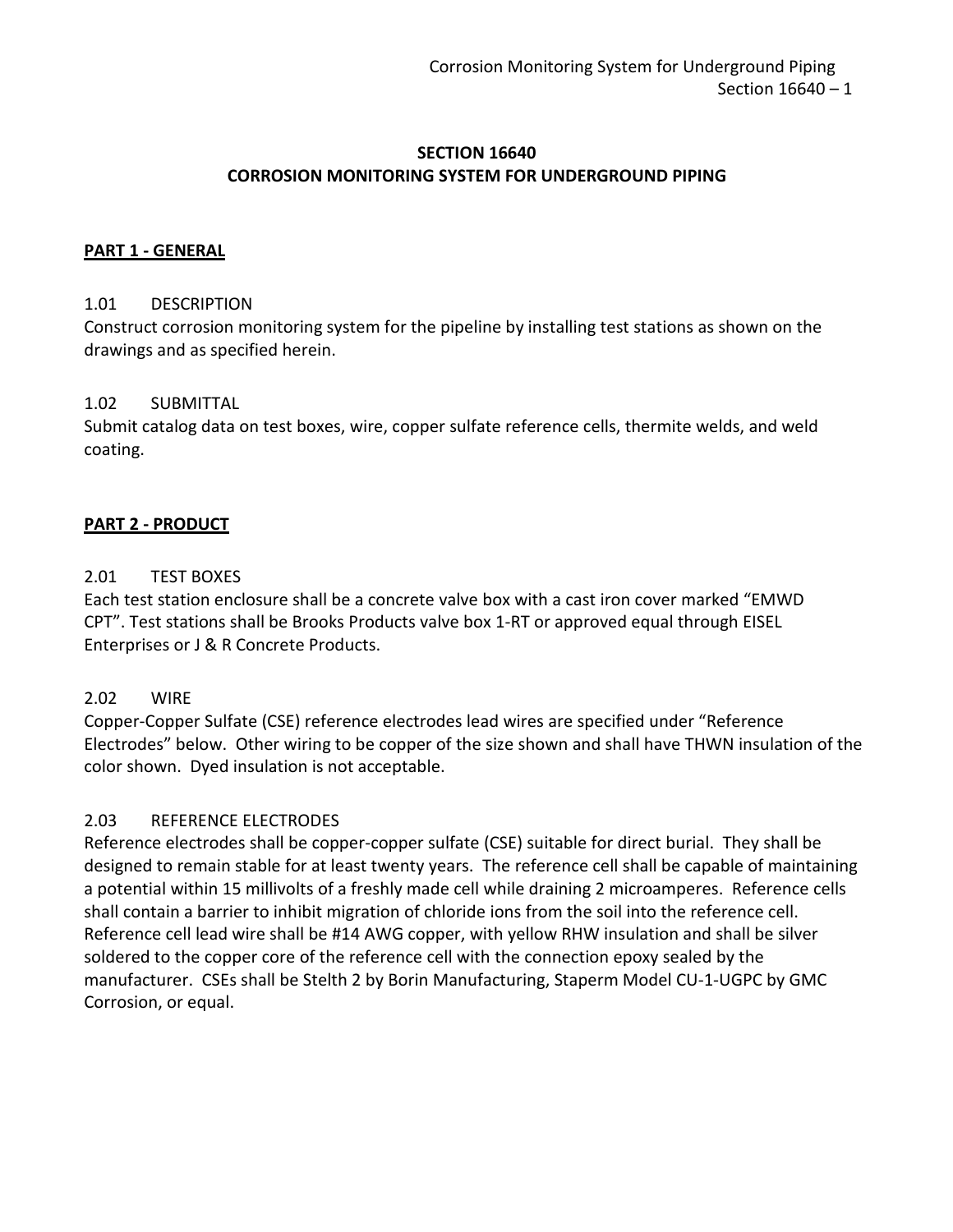Corrosion Monitoring System for Underground Piping Section 16640 – 2

## 2.04 THERMITE WELDS

Thermite weld shall be "Cadweld" by Erico Products, "Thermoweld" by Continental Industries, Inc., or equal. Mold shall be the type recommended by the manufacturer for the wire size, metal shape, and orientation. Weld alloy shall be formulated for use on steel or iron pipe as appropriate and shall be of the weight recommended by the manufacturer for the size cable and mold being used. Welds to be buried or submerged shall be primed with an elastomer resin based primer then be covered with a 100% solids mastic filled plastic cap or cement- mortar. Use the plastic cap on dielectric coated pipe following the manufacturer's instructions. Use cement-mortar on cement-mortar coated pipe. Primer and cap shall be Roybond Primer 747 and Handy Cap as manufactured by Royston Laboratories, or equal.

## **PART 3 - INSTALLATION**

## 3.01 REFERENCE CELLS

Install reference cells as detailed on the drawings. Backfill around each reference cell and compact to the relative compaction specified in Section 02201 taking care not to damage the reference cell. Coil the reference cell wire in slack loops to compensate for settlement both near the cell and near the cathodic test station. Any damage to the insulation on the reference cell wire shall be wrapped with two layers of Scotch No. 88 vinyl electrical tape or equal. Wet the reference cell and backfill per the manufacturer's instructions.

## 3.02 THERMITE WELD

Clean pipe to bright metal. Weld according the manufacturer's instructions. Test completed weld by striking the side of the weld solidly with a 16 ounce or larger hammer. Remove flux and coat as specified above.

# 3.03 SPLICE

Splices shall be made only where shown or allowed. Splices shall be made using split bolt connectors or crimp connectors of the smallest size compatible with the cables being used. Connections shall be insulated with two half lapped layers of rubber tape and at least one half lapped layer of plastic tape, by encasing in resin (3M Scotchcast), heat shrink sleeve (Raychem ASE), or equal.

3.04 TESTING PROCEDURES FOR COMPLETED TEST STATIONS AND JOINT BONDS After the pipeline is backfilled test each test station and joint bonds for effectiveness using the procedures described below. The testing and report shall be completed by or under the direction of a California licensed corrosion engineer or NACE International Certified Cathodic Protection Specialist.

Measure native pipe-to-soil potentials to a portable CSE using each wire at each test station and to the stationary CSE where installed. Repair or replace any wires or test stations that are not operating properly and remeasure to confirm proper operation. Record the data in clear tabular form.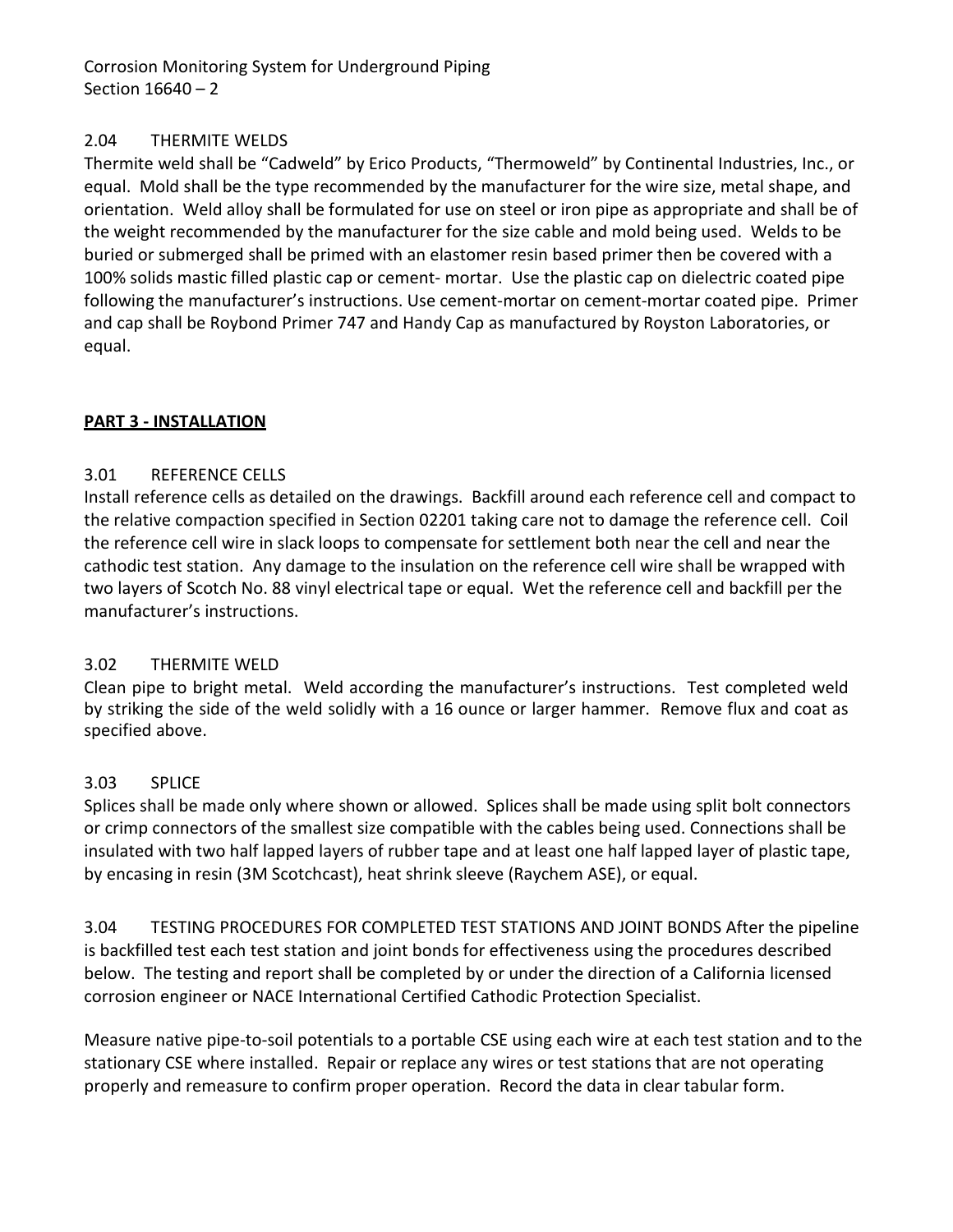Test to determine if the joint bonds are effective using a temporary cathodic protection system. Measure pipe-to-soil potentials at test stations at the ends of the pipe and other locations as necessary to confirm electrical continuity with cathodic current applied and immediately after turning the current off. Installer shall repair all discontinuities found. Repaired test station shall be retested until continuity is established throughout the installed piping. Record the potentials and currents.

During the corrosion monitoring system test described above, measure pipe-to-soil potentials on both sides of each insulated joint to determine its effectiveness. If defective insulated joints are found, repairs shall be made by the installer. Retests and measurements shall be reported until all insulated joints are proved effective.

Submit a written report with test data, conclusions, and any recommendations signed by licensed corrosion engineer or cathodic protection specialist.

**END OF SECTION**